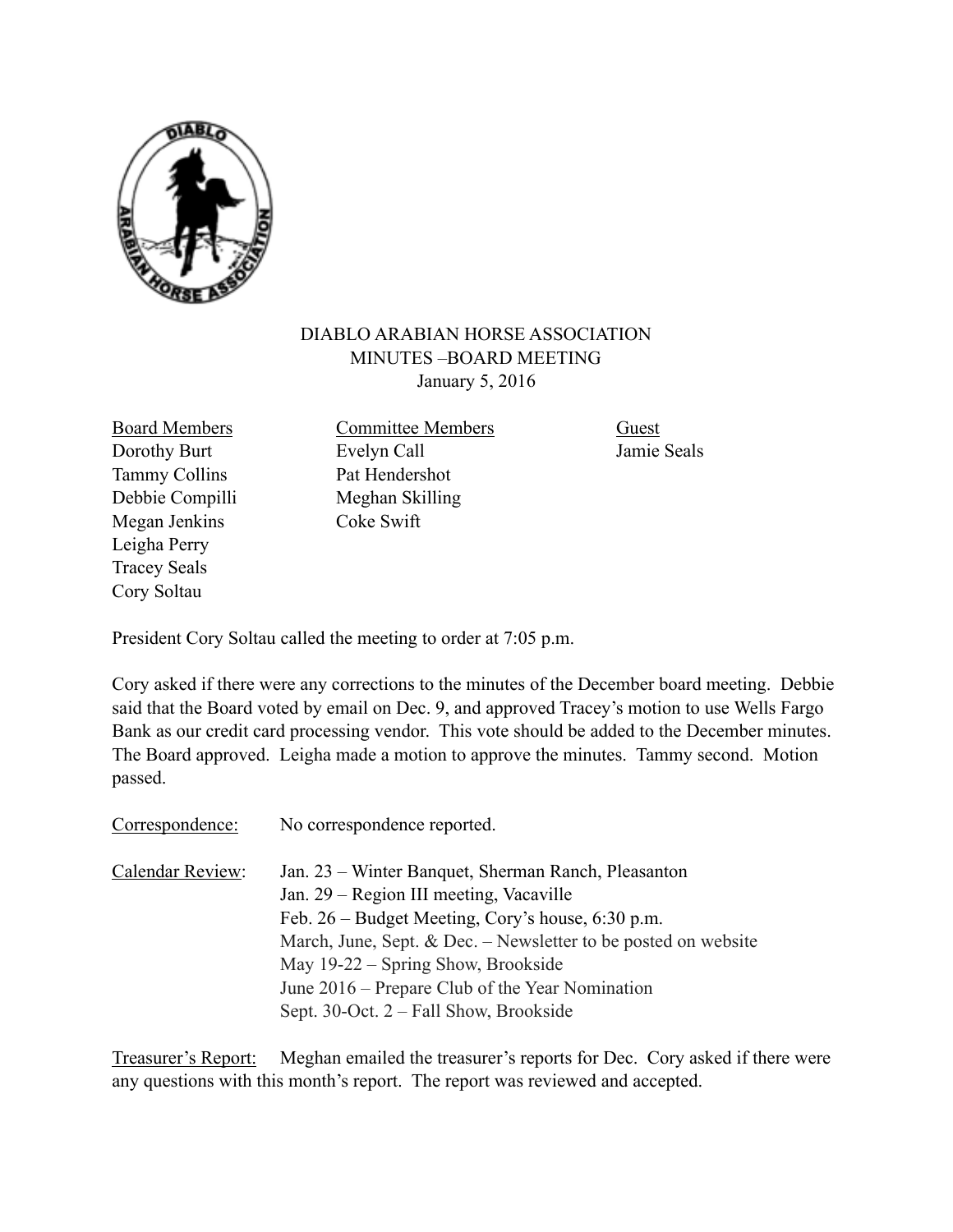Cory asked about the club's credit card. Meghan clarified that each of our three accounts have debit cards issued. There is no club credit card. Discussion. It was decided by the Board that Meghan will be the only person to have the three debit cards that have been issued. All others will be turned in to her.

 Discussion about the Ryan Melendez fund raiser and the need to send a check to the Melendez family.

## COMMITTEE REPORTS

Awards Banquet: Cory passed out a list of the donated items for the silent auction. The Scottsdale trip will be a separate raffle item. The committee will meet on Fri., Dec. 8. An additional event of the evening will be a liberty horse exhibition. A guitarist will play classical music. Katie Kreske has volunteered to put together the video presentation which will include the year in review, the Cow Palace presentations, racing videos and the Hall of Fame presentation.

## Breed Awareness/Public Relations/Horse Faire:

 DAHA made \$57.59 in tips at the last Golden Gate Fields fund raiser. Debbie made a motion to increase that amount to \$150.00 and donate it to U.C. Davis to help horse victims from the Valley fire. Debbie will contact Laura Doran to coordinate our donation.

Convention: Denver will be the site for the 2016 Convention.

Family Outreach: One entry has been received. Tracey has included a need for entries in past eblasts. Debbie will ask Tracey to send out more before the event.

High Point Program: The budget for the awards is \$2,200. Tracey and Tammy collaborate and order the awards needed.

Horse Shows: A show committee meeting was held at 6:00 p.m. Jill and Rich Doran worked up a new schedule. It was emailed to the show committee members. Many items were discussed. Sport Horse will be all day Thursday. The halter will be on Fri. morning in the main arena. English Trail will be Fri. afternoon, possibly to start at 3:00 p.m. Western dressage will be Fri. afternoon. Western Trail will be Sat., at 9:00 a.m. Additional TBA class slots will be added throughout the schedule. The stick horse class will be 15 min. prior to the Sat. afternoon session. Coke will confirm the dressage schedule with Annette.

 Classes to be added: 55 & over AATR Hunter Pl., Western Pl. and those two Championship classes. Added to the schedule on Sat. afternoon the Collany-Regalano Pleasure Stake, a 20 min. break, Tribute to Disney costume class and, if time permits, a Dollar Bill class—18 & Under.

 Bill raised the stall fees by \$5.00. The committee agreed to raise our stall fees by \$5.00. All other fees will remain the same.